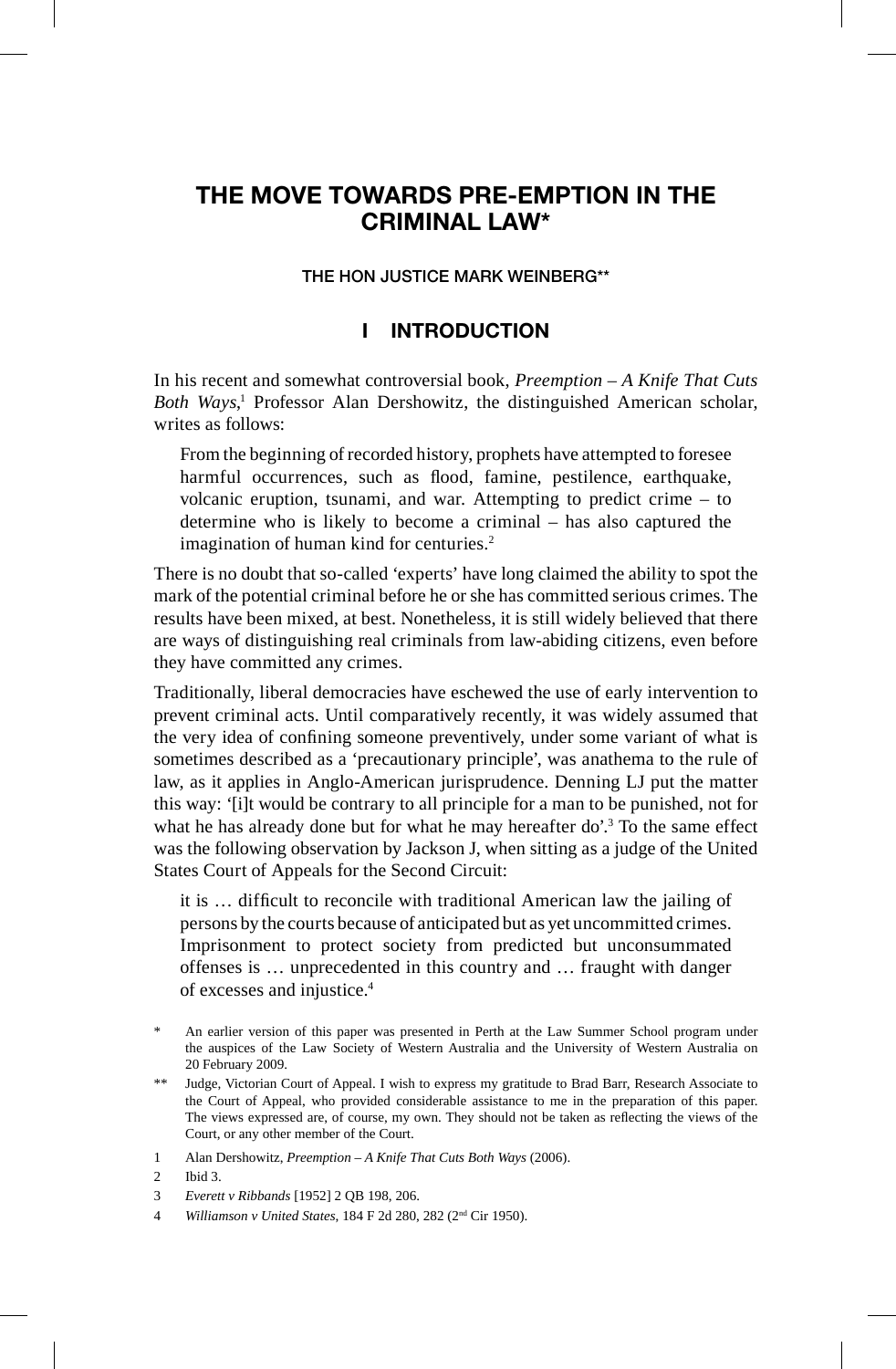Of course, there have been exceptions to this principle. The preventive confinement of more than 100 000 Japanese-Americans during World War II is perhaps the high watermark example.

It is intriguing to note that the common law, as a general rule, did not penalise those who attempted to harm others, but did not succeed in doing so. Professor Dershowitz proffers the explanation that punishment only came to be severed from reparation at a comparatively late stage of historical development.<sup>5</sup> There are still some theorists who hold to the view that the precautionary principle has no place in a system of criminal justice that conforms to Western ideals.<sup>6</sup> That ideal is gradually eroding. Increasingly, and possibly as a result of events such as the terrorist attacks of 9/11, legislatures are broadening the ambit of criminal offences so as to enable early intervention in order to prevent what are seen as disastrous consequences. The amendments to the Commonwealth *Criminal Code*, dealing with terrorism offences, provide a useful example of this development.

There is also a strong body of scholarly opinion against this trend. It draws comfort from research which indicates that 'experts' are no better at predicting dangerousness than anyone else. For example, empirical data suggests that, contrary to public opinion, sexual offenders do not have high recidivism rates in comparison with other categories of offenders.7 In general, child molesters do not recidivate any more than sex offenders who target adults. Professor Kate Warner, drawing upon the literature, comments that:

a meta-analysis of 61 recidivism studies covering six countries revealed that just over 13% of sexual offenders were known to have recidivated sexually, with an average rate of 19% among rapists and 13% among child molesters. The rapists also had higher violent and general recidivism rates than the child molesters.8

Judges are, of course, expected to consider the likelihood of recidivism whenever they sentence anyone convicted of a serious offence. Most States and Territories now have statutes which allow offenders to be sentenced to terms of imprisonment which are disproportionate to the gravity of their offending.<sup>9</sup> These

- 7 Denise Lievore, *Recidivism of Sexual Assault Offenders: Rates, Risk Factors and Treatment Effi cacy*  (2004); Donald West, 'The Sex Crime Situation: Deterioration More Apparent Than Real?' (2000) 8 *European Journal on Criminal Policy and Research* 399.
- 8 Kate Warner, 'Sentencing Review 2004–2005' (2005) 29 *Criminal Law Journal* 355, 367.
- 9 See, eg, *Sentencing Act 1991* (Vic) pt 2A s 6D(b). In Victoria, serious sexual and serious violent offenders, as defined, are sentenced in accordance with a legislative fiat which requires the protection of the community to be the principal purpose for which sentence is imposed. When sentenced, the presumption is that there will be cumulation rather than concurrency absent exceptional circumstances. Finally, the legislation empowers the courts to sentence persons convicted of serious offences to indefinite terms of imprisonment irrespective of the maximum penalty prescribed. The court must be satisfied, to a high degree of probability, that the person is a 'serious danger to the community' before fixing any such sentence. See generally Elizabeth Richardson and Arie Freiberg, 'Protecting Dangerous Offenders from the Community: The Application of Protective Sentencing Laws in Victoria' (2004) 4 *Criminal Justice* 81.

<sup>5</sup> Dershowitz, above n 1, ch 1.

<sup>6</sup> See, eg, Jerome Hall, *General Principles of Criminal Law* (2nd ed, 1960).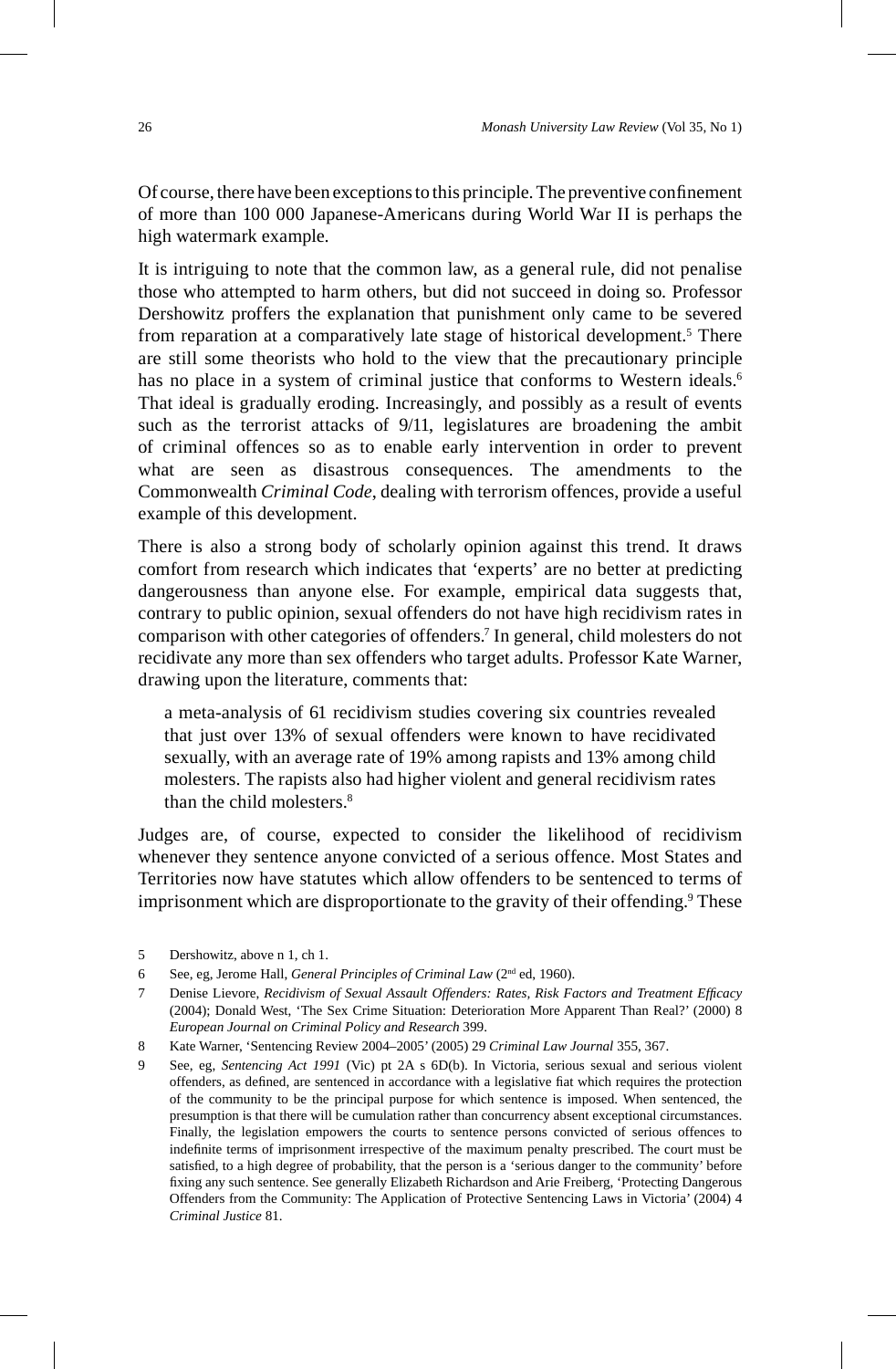provisions stand in stark contrast to the common law which has always regarded proportionality as a fundamental tenet of sentencing.10 Indeed, the notion of 'just deserts' lies at the heart of most modern theories of punishment.

All of this is, in a sense, now 'old hat'. There is, however, a more recent trend towards legislation which goes much further than merely disproportionate sentencing. Legislation passed in Victoria in 2004 established a regime for the extended supervision of child-sex offenders after their release from prison. That legislation was later broadened to encompass all serious sex offenders. It focuses upon regulating the danger potentially inherent in these individuals by maintaining ongoing control over them after they have served the entirety of their prison sentence.

Provisions of this kind are new to this country, though they are not unknown in other parts of the world. My purpose in this paper is to summarise this legislation, and explain some of the legal difficulties to which it has already given rise. It is for others to consider whether, as some contend, it violates fundamental principle by allowing for the further confinement of those who have offended in the past, beyond their punishment, and without a conviction for intervening offences.<sup>11</sup>

## **II SEX OFFENDER EXTENDED SUPERVISION ORDERS**

In *RJE v Secretary to the Department of Justice*, 12 the Victorian Court of Appeal considered whether a judge of the County Court had erred in ordering that the appellant be subjected to an extended supervision order ('ESO') for a period of 10 years. Under s 11(1) of the *Serious Sex Offenders Monitoring Act 2005* (Vic) ('*Monitoring Act*'), a court could only make an ESO in respect of an offender:

if it is satisfied, to a high degree of probability, that the offender is likely to commit a relevant offence if released in the community on completion of the service of any custodial sentence that he or she is serving, or was serving at the time at which the application was made, and not made subject to an extended supervision order.<sup>13</sup>

At the time that the application for the ESO was made, the appellant was approaching the end of a term of imprisonment of 10 years and three months. The offences for which he was sentenced included sexual offences against girls aged 15 and 16 respectively. One of the girls was his stepdaughter.

<sup>10</sup> *Veen v The Queen* (1979) 143 CLR 458.

<sup>11</sup> See generally Bernadette McSherry, 'Indefinite and Preventive Detention Legislation: From Caution to an Open Door' (2005) 29 *Criminal Law Journal* 94.

<sup>12 [2008]</sup> VSCA 265 (Unreported, Maxwell P, Nettle and Weinberg JJA, 18 December 2008) ('*RJE*').

<sup>13</sup> *Serious Sex Offenders Monitoring Act 2005* (Vic) s 11(1).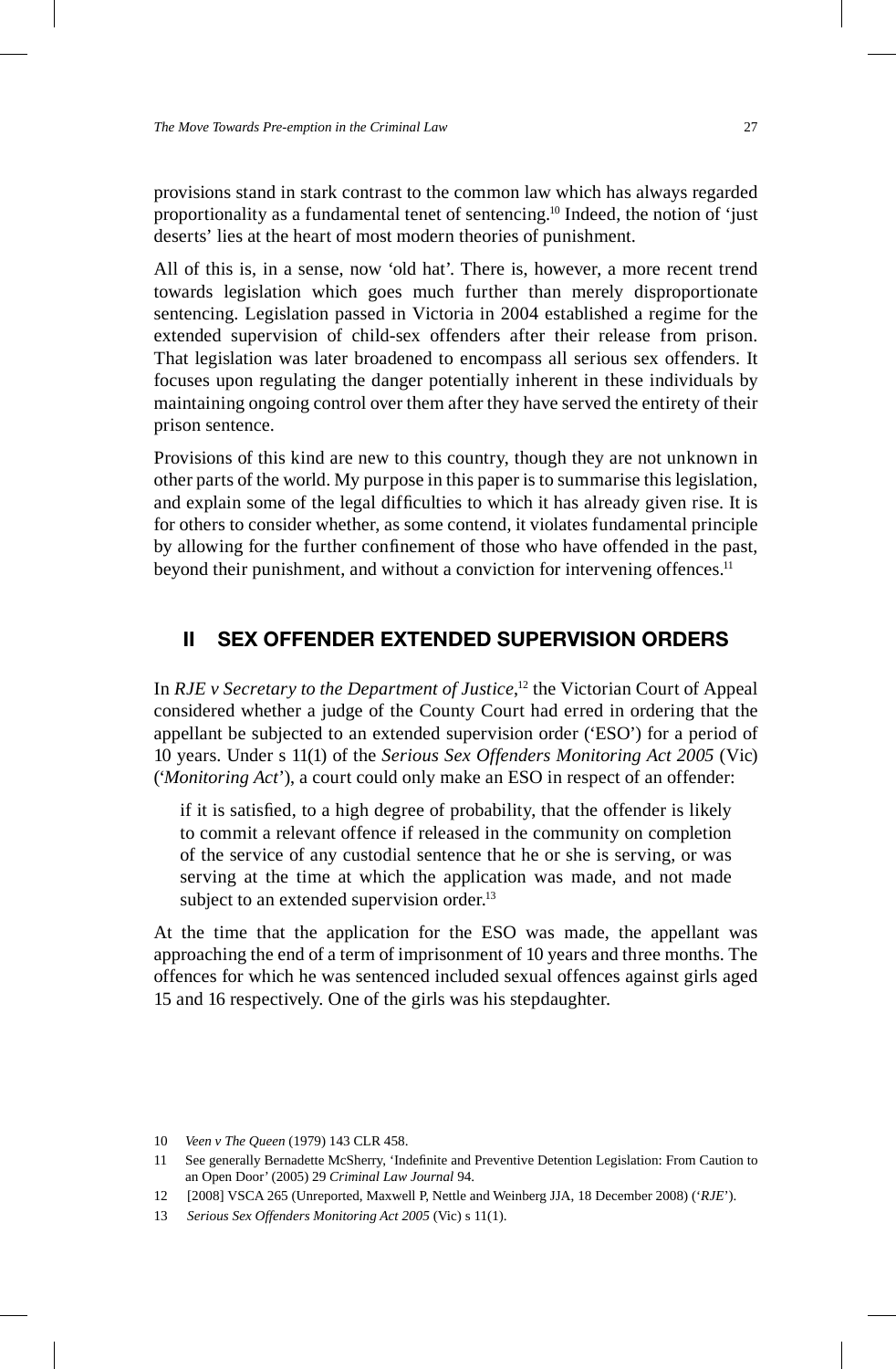#### **III THE JOINT JUDGMENT**

Maxwell P and I upheld the appeal on the basis that '[t]he judge erred in concluding, on the evidence presented, that [the appellant] was likely to commit a relevant offence if released unsupervised into the community'.14 We found that in the context of s 11(1), 'likely to commit' meant 'more likely than not to commit'. In other words, 'the Court must be satisfied that there is a greater than 50% chance that a relevant offence will be committed if the offender is released unsupervised'.<sup>15</sup> We considered a number of alternative definitions of 'likely'.<sup>16</sup> According to each of these definitions, 'likely' connoted a lower degree of probability than 'more likely than not'. Adopting a lower standard would have made it more probable that the appellant would be subject to an ESO. However, we favoured the interpretation which produced the least infringement of common law rights. We therefore adopted the strongest of the available meanings of likely; that is, 'more likely than not'.17

We considered that the earlier decision of the Court of Appeal in *TSL v Secretary*  to the Department of Justice,<sup>18</sup> that a less than 50 per cent chance might suffice for the purpose of the term 'likely', should be overruled. We regarded *TSL* as plainly wrong, in that respect. In our view, *TSL* could not be supported because it seemed to us that it merged the distinct element of 'high degree of probability' with the likelihood that a relevant offence would be committed.<sup>19</sup> As the issue was one that directly affected the liberty of the subject, we concluded that there was 'good reason why the error should not be perpetuated'.<sup>20</sup> Therefore, we adopted the conclusion of McClellan CJ at CL in *Attorney-General (NSW) v Winters*<sup>21</sup> and Mason P (dissenting) in *Tillman v Attorney-General (NSW)*22 that the contextual meaning of the word 'likely' was 'more likely than not'.<sup>23</sup>

This was also the preferred view of the majority judges in *Tillman*, although they opted to adhere to the *TSL* approach in the interests of comity between intermediate appellate courts.<sup>24</sup> There is some irony in the fact that the Victorian Court of Appeal felt less constrained by the principle of *stare decisis* in relation to one of its own earlier decisions, which it regarded as incorrect, than did the New South Wales Court of Appeal in relation to the same decision.

<sup>14</sup> *RJE* [2008] VSCA 265 (Unreported, Maxwell P, Nettle and Weinberg JJA, 18 December 2008) [2].

<sup>15</sup> Ibid [21].

<sup>16</sup> Ibid [37].

<sup>17</sup> Ibid.

<sup>18 (2006) 14</sup> VR 109 (Callaway AP, Buchanan JA and Coldrey AJA) ('*TSL*'). Maxwell P and I noted that the result in *RJE* would have been the same even if *TSL* applied: ibid [21].

<sup>19</sup> *RJE* [2008] VSCA 265 (Unreported, Maxwell P, Nettle and Weinberg JJA, 18 December 2008) [42], [48].

<sup>20</sup> Ibid [48].

<sup>21 [2007]</sup> NSWSC 1071 (Unreported, McClellan CJ, 26 September 2007) [44] ('*Winters*').

<sup>22 (2007) 178</sup> A Crim R 133 (Mason P, Giles and Ipp JJA) ('*Tillman*').

<sup>23</sup> *RJE* [2008] VSCA 265 (Unreported, Maxwell P, Nettle and Weinberg JJA, 18 December 2008) [53].

<sup>24</sup> *Tillman* (2007) 178 A Crim R 133, 147 [88] (Giles and Ipp JJA). See *Cornwall v A-G (NSW)* [2007] NSWCA 374 (Mason P, Giles and Hodgson JJA, 19 December 2007) ('*Cornwall*'); *Farah Constructions Pty Ltd v Say-Dee Pty Ltd* (2007) 230 CLR 89, 151 [135].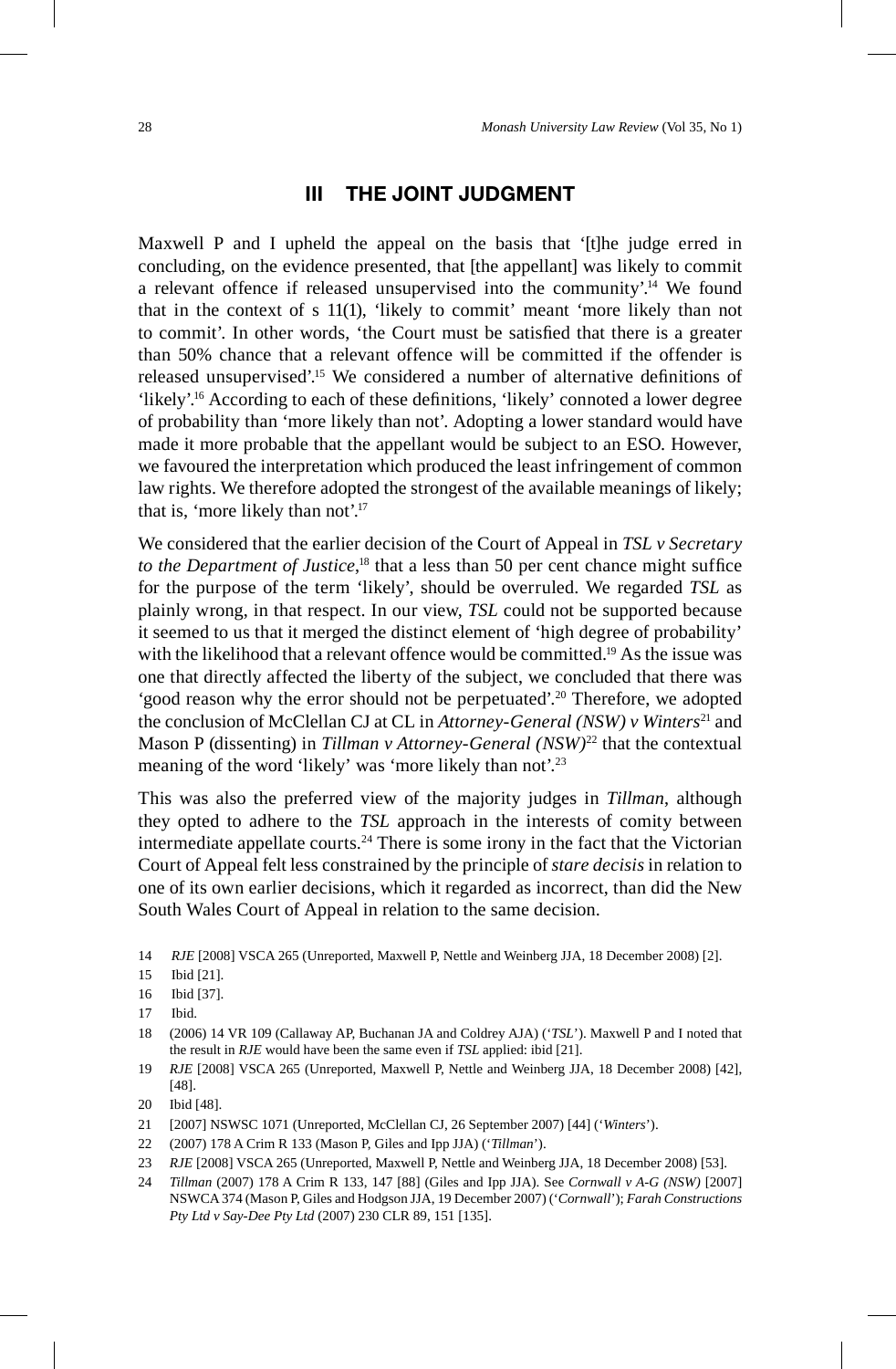It was also noted, in *RJE*, that the extrinsic materials direct s 11(1) towards 'high risk offenders', and hence the offender should only be subject to an ESO if the chance of his or her re-offending is greater than even.<sup>25</sup> In relation to the standard of proof, we held that the phrase 'to a high degree of probability' in s 1(1) imposed a standard that is sui generis.26 Although we did not explore this matter in depth, we found that this standard is no less stringent than the criminal standard of 'beyond reasonable doubt', and it 'requires the judge before making an ESO to feel a high degree of satisfaction'.  $27$  As we adopted the interpretation that least encroached on individual freedoms, we did not deem it necessary to consider the operation of the *Charter of Human Rights and Responsibilities Act 2006* (Vic) ('the *Charter*').28

#### **IV THE DECISION OF NETTLE JA**

Nettle JA reached the same conclusion as the majority, although according to different reasoning. His Honour agreed that, in the context of s 11, the preferred interpretation of 'likely' is 'at least more likely than not'.29 However, his Honour decided that 'it would be facile to construe the *Act* as if it were unique to Victoria and the problem of its construction were of merely parochial concern'.30 Therefore, in the interests of comity between intermediate appellate courts,<sup>31</sup> his Honour followed the decisions in *TSL*, *Tillman* and *Cornwall* 32 that 'likely' is capable of meaning 'less likely than not'. His Honour held that the reasons of Maxwell P and myself did not provide a compelling reason to depart from these cases.<sup>33</sup>

Nettle JA then considered the effect of the *Charter* in order to construe s 11 in a way that was compatible with the appellant's rights to freedom of movement, privacy and liberty.34 His Honour held that this required a departure from the *TSL*  interpretation because:

if 'likely' in s 11 of the Act is construed as including a less than even chance, it is capable of rendering the requirement for satisfaction to a high degree of probability illusory. … [A] relatively low risk of re-offending could provide a sufficient basis for making an order. Even giving full weight to the purpose of s 11, I cannot conceive of the potentially farreaching restrictions on rights provided for in the Act as being capable

- 30 Ibid [104].
- 31 See *Farah Constructions Pty Ltd v Say-Dee Pty Ltd* (2007) 230 CLR 89, 151 [135].
- 32 [2007] NSWCA 374 (Mason P, Giles and Hodgson JJA, 19 December 2007).
- 33 *RJE* [2008] VSCA 265 (Unreported, Maxwell P, Nettle and Weinberg JJA, 18 December 2008) [104].
- 34 Ibid [105]–[106]. See also the *Charter of Human Rights and Responsibilities Act 2006* (Vic) s 32.

<sup>25</sup> *RJE* [2008] VSCA 265 (Unreported, Maxwell P, Nettle and Weinberg JJA, 18 December 2008) [38].

<sup>26</sup> Ibid [23].

<sup>27</sup> Ibid [25].

<sup>28</sup> Ibid [54].

<sup>29</sup> Ibid [97]–[99].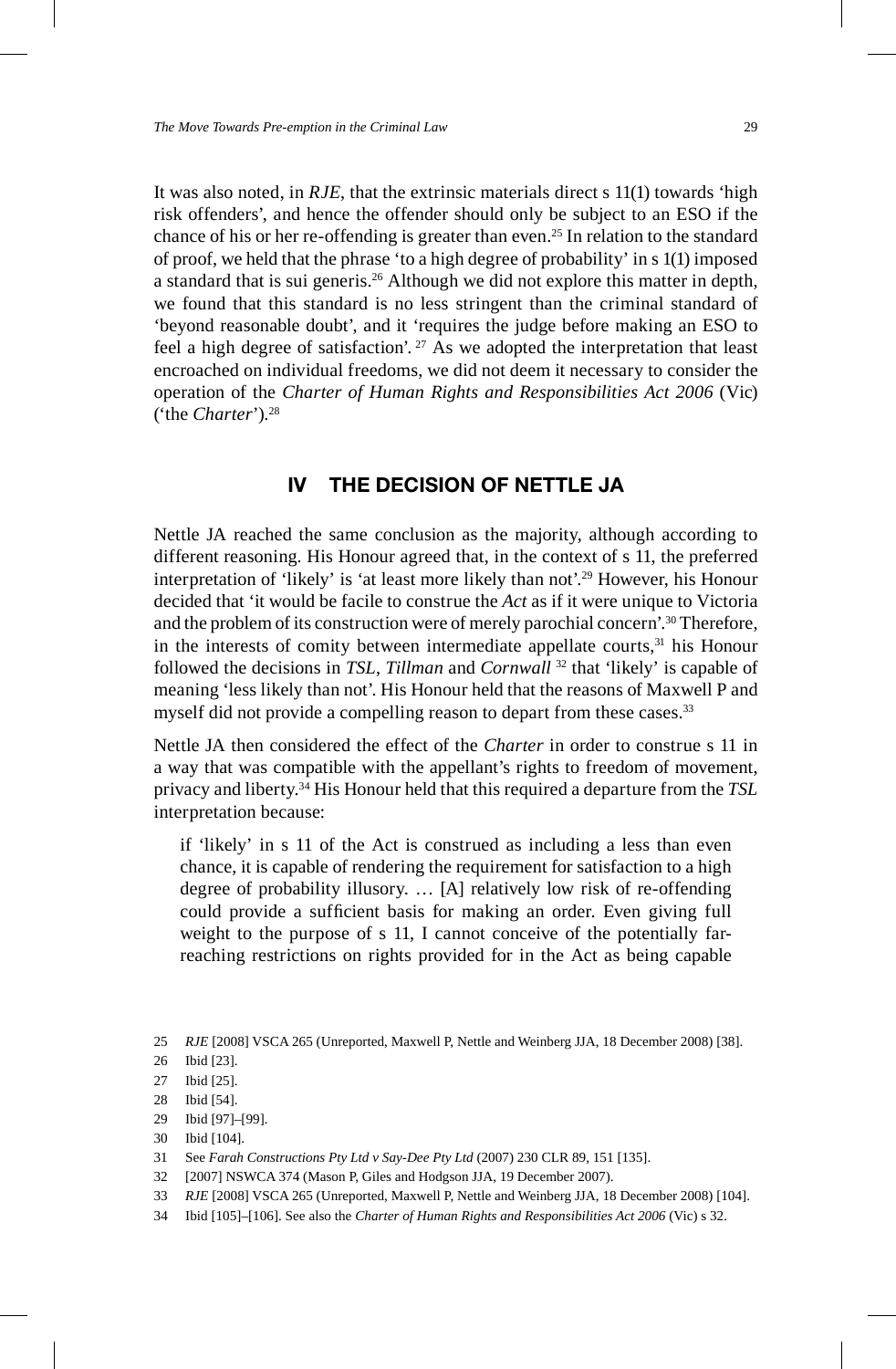of demonstrable justification in the relevant sense unless the risk of an offender committing a relevant offence is at least more than even.<sup>35</sup>

His Honour held that even if *TSL*, *Tillman* and *Cornwall* were correctly decided, the effect of the *Charter* was that the intention of Parliament had changed in respect of s 11.36 Therefore, it was necessary to adopt an interpretation of 'likely' that was consistent with the appellant's rights to freedom of movement, privacy and liberty.<sup>37</sup>

It was held that 'more likely than not' was 'within the permissible ambit of interpretation, well short of the forbidden territory'38 of the Court itself legislating. Hence Nettle JA ultimately reached the same conclusion as to the interpretation of 'likely' as Maxwell P and myself.

#### **V LEGISLATIVE RESPONSE**

On 11 February 2009, the *Serious Sex Offenders Monitoring Amendment Act 2009* (Vic) ('*Amendment Act*') commenced. The *Amendment Act* was enacted by Parliament in order to 'clarify the test to be applied by the court in making an extended supervision order'.39 The *Amendment Act* overruled the decision in *RJE* that 'likely' means 'more likely than not' by inserting two new subsections into s 11 of the *Monitoring Act*:

- (2A) For the purposes of subsection (1), an offender is likely to commit a relevant offence if there is a risk of the offender committing a relevant offence and that risk is both real and ongoing and cannot sensibly be ignored having regard to the nature and gravity of the possible offending.
- (2B) For the avoidance of doubt, subsection (1) permits a determination that an offender is likely to commit a relevant offence on the basis of a lower threshold than a threshold of more likely than not.

The *Amendment Act* also inserted a new s 52 into the *Monitoring Act*, which provides that the interpretation of 'likely' in s 11 is taken to have always required a lower threshold than 'more likely than not'. However, s 52(2) provides that this does not affect the rights of any of the parties in *RJE*.

#### **VI CONCLUSION**

*RJE* provides a useful illustration of the move towards pre-emption in the criminal law. What began as a provision of limited application, confined to child

<sup>35</sup> Ibid [107].

<sup>36</sup> Ibid [114].

<sup>37</sup> Ibid [113], [117].

<sup>38</sup> Ibid [117].

<sup>39</sup> *Serious Sex Offenders Monitoring Amendment Act 2009* (Vic) s 1.